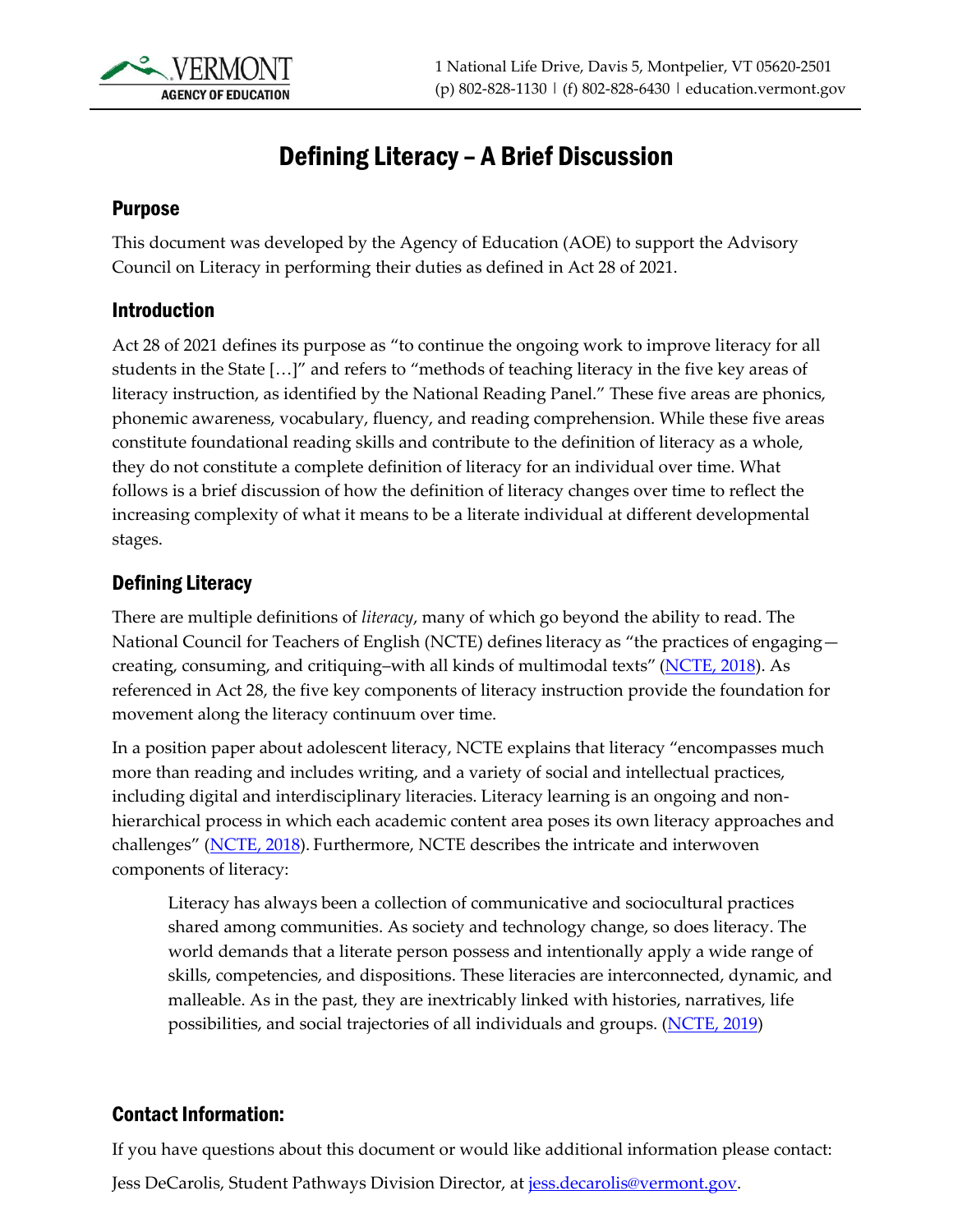The NCTE Standing Committee on Global Citizenship points out that, "While our focus must and should be on providing everyone everywhere with the tools to 'identify, understand, interpret, create, and communicate in an increasingly digital, text-mediated, information-rich, and fast changing world,' those persistent inequitable power structures dictate that progress will always be lopsided and slow" and goes on to define literacy more broadly as "the way that we interact with the world around us, how we shape it and are shaped by it. It is how we communicate with others via reading and writing, but also by speaking, listening, and creating. It is how we articulate our experience in the world and declare, 'We Are Here!'" (NCTE, [2020\)](https://ncte.org/blog/2020/03/literacy-just-reading-writing/). Similarly, NCTE says this about reading instruction:

Reading is a sociocultural activity in which readers construct meaning from text through the lenses of culture and personal experience (Barton, 2007; Gutierrez, 2008; Perry, 2012). Contrary to popular conceptions of the act of reading, readers do not merely 'decode' or 'unlock' meanings encoded by authors… Readers must construct responsible readings (Rosenblatt, 1978/1994) that take account of the text, the reader's assessment of the author's intentions, the reader's background knowledge and experience, the sociocultural context, and the activity of which reading is always a part…From this perspective, readers don't learn to read once and for all as much as they learn to read particular texts, in particular ways, for particular purposes, and in particular contexts (Gee, 1990; Wallace, 2003). The purpose of reading instruction, then, is to expand the range of ways and purposes for which students read. [\(NCTE, 2019\)](https://ncte.org/statement/the-act-of-reading/)

In Reading as Liberation - [An Examination of the Research Base,](https://achievethecore.org/page/3338/reading-as-liberation-an-examination-of-the-research-base) Student Achievement Partners describe the focus of an English Language Arts (ELA) curriculum as "learning to read, reading and listening to content-rich texts widely and deeply, and responding to what they read through lively discussions and writing" [\(SAP, 2021\)](https://achievethecore.org/page/3338/reading-as-liberation-an-examination-of-the-research-base). The authors go on to discuss what they call the "five essential components of literacy: the accelerators for every student learning to read and use language capably" ([SAP, 2021\)](https://achievethecore.org/page/3338/reading-as-liberation-an-examination-of-the-research-base). These include:

- 1. Making sure students learn how to read: securing solid foundational reading skills early on in students' school careers (ideally by grade three) so students can continually develop as fluent readers in every grade level thereafter.
- 2. Growing knowledge of the world so students develop a trove of knowledge to reference whenever they read.
- 3. Expanding the vocabulary children bring with them through a volume of reading and word study.
- 4. Marshalling evidence and communicating it when speaking and writing about what the text is conveying.
- 5. Deepening understanding of what is read through regular reading of ever richer, more complex text, with supports as needed for universal access and success. [\(SAP, 2021\)](https://achievethecore.org/page/3338/reading-as-liberation-an-examination-of-the-research-base)

The Smarter Balanced Assessment Consortium (SBAC) explains that at the "heart of the Common Core State Standards is a focus on literacy instruction that centers on careful examination of texts—reading closely and drawing evidence from the text to support inferences and judgments made (Coleman & Pimentel, 2012a, 2012b). The ability to read a variety of text types, including increasingly complex texts, is another key component of being college and career ready" [\(SBAC, 2015\)](https://portal.smarterbalanced.org/library/en/english-language-artsliteracy-content-specifications.pdf). According to Wixson and Lipson, "The CCSS-ELA provide an